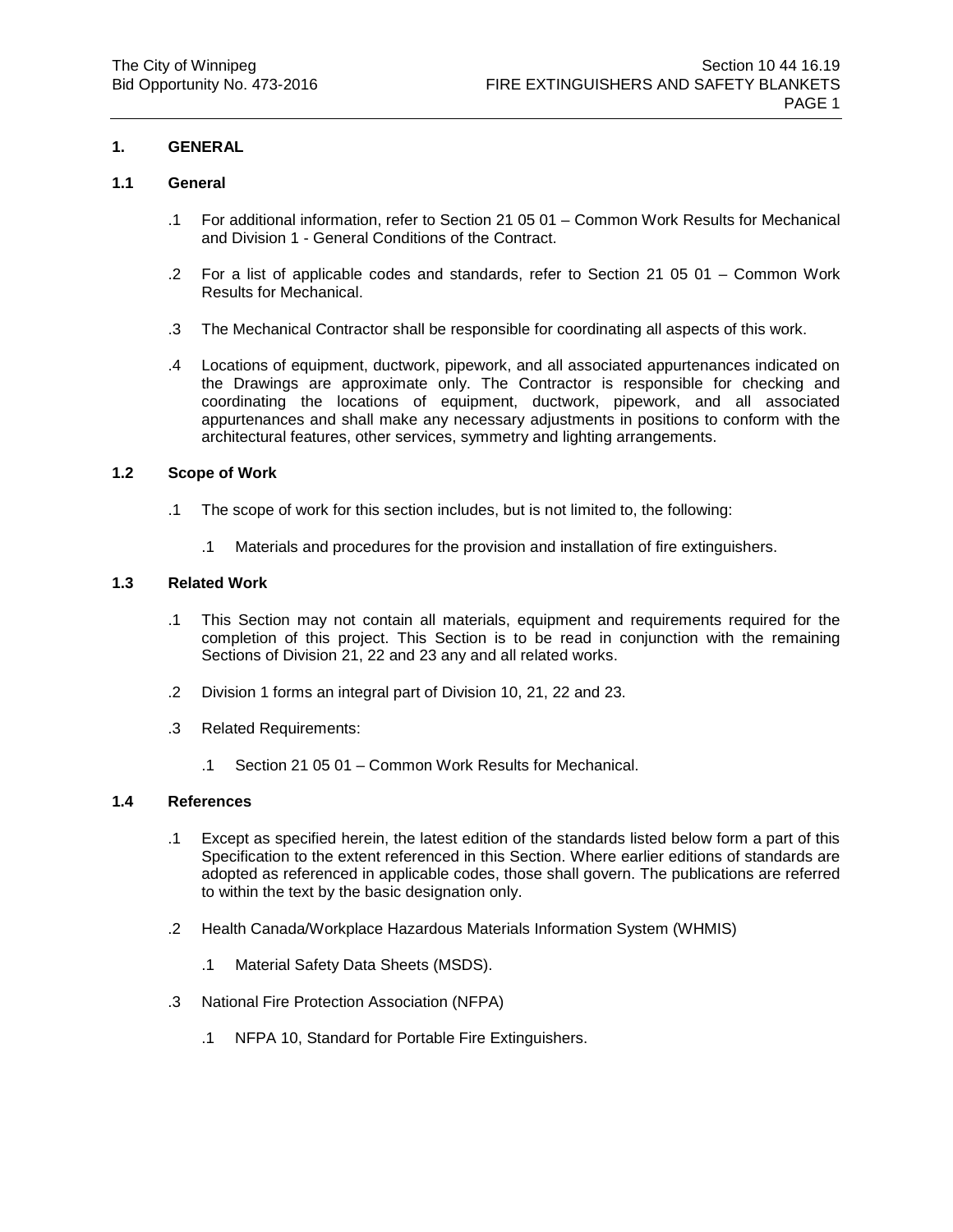## **1.5 Action and Informational Submittals**

- .1 Refer to Section 21 05 01 Common Work Results for Mechanical.
- .2 Product Data:
	- .1 Provide manufacturer's printed product literature and data sheets for equipment and systems and include product characteristics, performance criteria, physical size, finish and limitations.
	- .2 Submit copies of WHMIS MSDS Material Safety Data Sheets.
- .3 Shop Drawings
	- .1 Submit shop drawings to indicate materials, finishes, methods of anchorage, number of anchors, dimensions, construction and assembly details and accessories.
- .4 Certificates:
	- .1 Submit certificates signed by the manufacturer certifying that materials comply with specified performance characteristics and physical properties.
- .5 Instructions:
	- .1 Submit manufacturer's printed installation instructions.
- .6 Manufacturer's Field Reports:
	- .1 Manufacturer's field reports specified.

### **1.6 Closeout Submittals**

.1 Refer to Section Section 21 05 01 – Common Work Results for Mechanical.

### **1.7 Delivery, Storage and Handling**

.1 Refer to Section Section 21 05 01 – Common Work Results for Mechanical.

# **1.8 Quality Assurance**

- .1 Performance Requirements
	- .1 Catalogued or published ratings for manufactured items: obtained from tests carried out by manufacturer or those ordered by manufacturer from independent testing agency signifying adherence to codes and standards.

## **2. PRODUCTS**

## **2.1 Multi-Purpose Dry Chemical Extinguishers**

- .1 Stored pressure rechargeable type with hose and shut-off nozzle, ULC labelled for A, B and C class protection.
	- .1 Size 4.5 kg, 4A:60BC.